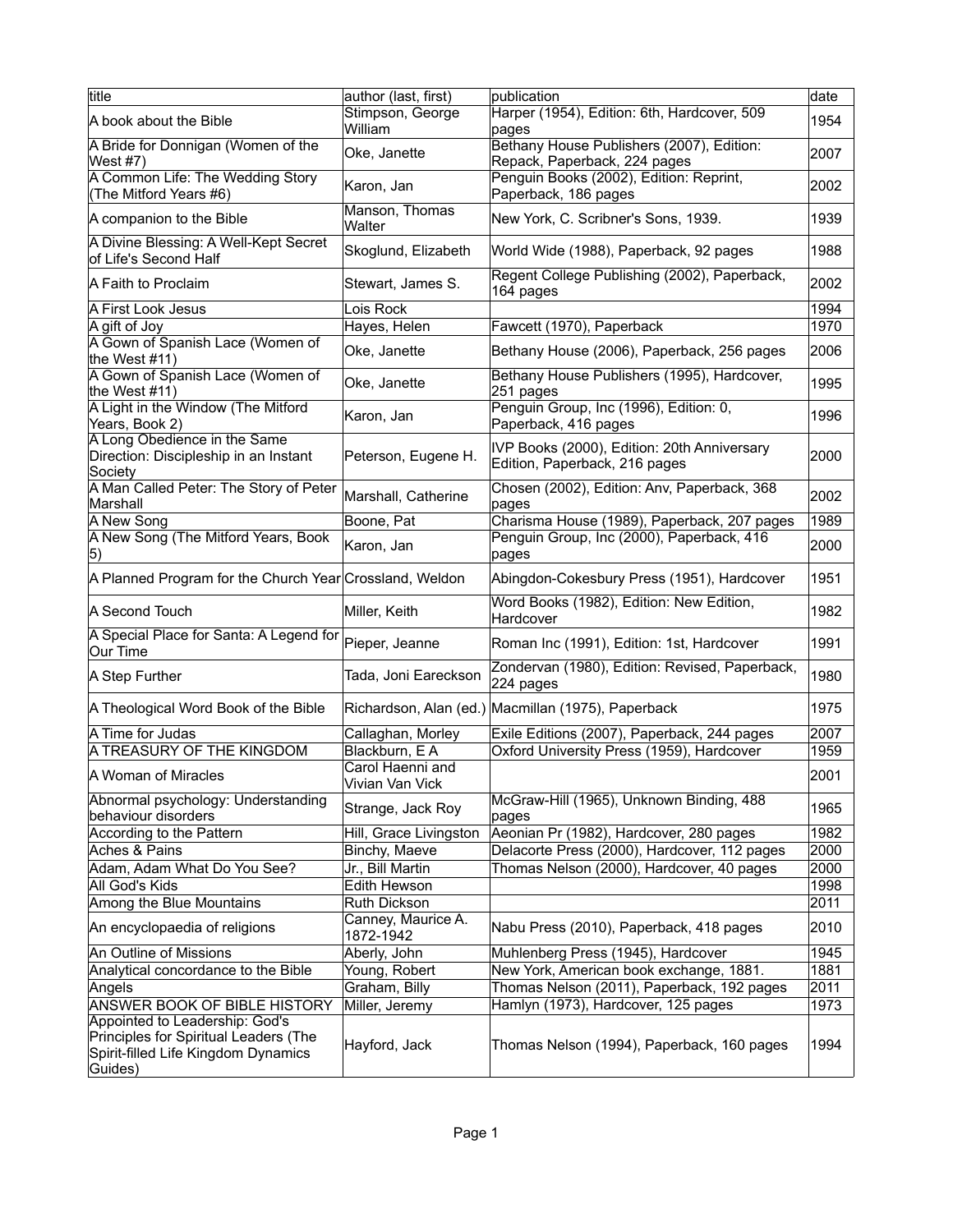| title                                                                                                              | author (last, first)             | publication                                                                         | date |
|--------------------------------------------------------------------------------------------------------------------|----------------------------------|-------------------------------------------------------------------------------------|------|
| Ask Lily (Young Women of Faith: Lily                                                                               |                                  | Zonderkidz (2001), Edition: Supersaver,                                             |      |
| Series, Book 5)                                                                                                    | Rue, Nancy                       | Paperback, 144 pages                                                                | 2001 |
| At Home in Mitford (The Mitford Years,                                                                             |                                  |                                                                                     |      |
| Book 1)                                                                                                            | Karon, Jan                       | Penguin Books (1996), Paperback, 446 pages                                          | 1996 |
| At Play in the Promised Land<br>(California Chronicles #3)                                                         | Noble, Diane                     | WaterBrook Press (2001), Paperback, 384 pages 2001                                  |      |
| <b>Basic Christianity</b>                                                                                          | Stott, John R. W.                | Grand Rapids, Eerdmans [1958]                                                       | 1958 |
| Battlefield of the Mind: Winning the                                                                               |                                  | FaithWords (2011), Edition: Cmv Upd Gf,                                             |      |
| <b>Battle in Your Mind</b>                                                                                         | Meyer, Joyce                     | Hardcover, 304 pages                                                                | 2011 |
| Be Happy You Are Loved                                                                                             | Schuller, Robert                 | Bantam (1988), Mass Market Paperback                                                | 1988 |
| Beloved Unbeliever: Loving Your                                                                                    |                                  | Zondervan (1981), Edition: 1st, Paperback, 176                                      |      |
| Husband into the Faith                                                                                             | Berry, Jo                        | pages                                                                               | 1981 |
| Beside Still Waters: Meditation                                                                                    |                                  |                                                                                     |      |
| Moments on the Psalms                                                                                              | Stamm, Millie                    | Daybreak Books (1984), Paperback                                                    | 1984 |
| <b>Bible Readings for Teenagers (Bible</b><br>Readings Series)                                                     | Mueller, Charles S.              | Augsburg Fortress Pub (1982), Paperback                                             | 1982 |
| Body, with Study Guide                                                                                             | Colson, Charles                  | W Publishing Group (1996), Edition: Special ed,<br>Hardcover                        | 1996 |
| <b>Book Of Revelation - New Translation</b><br>Of The Apocalypse                                                   | Phillips, J. B.                  | Macmillan Company (1958), Edition: 3rd Printing,<br>Hardcover                       | 1958 |
|                                                                                                                    | Colson, Charles W.               |                                                                                     | 2008 |
| Born Again                                                                                                         |                                  | Chosen (2008), Paperback, 384 pages<br>Bantam Books (1981), Edition: First Edition, |      |
| Born to Love                                                                                                       | James, Muriel M.                 | Paperback                                                                           | 1981 |
| Breakfast for the Soul: Spiritual<br>Nourishment to Start Your Day                                                 | Graham, Billy                    | Honor Books (OK) (1998), Edition: 0, Hardcover,<br>208 pages                        | 1998 |
| Cascade: A Novel (River of Time<br>Series)                                                                         | Bergren, Lisa T.                 | David C. Cook (2011), Edition: New, Paperback,<br>416 pages                         | 2011 |
| Cathedral: The Story of Its Construction Macaulay, David                                                           |                                  | Sandpiper (1981), Paperback, 80 pages                                               | 1981 |
| Century Readings in English Literature                                                                             | Cunliffe, John W.                | Irvington Pub (1955), Edition: 5, Hardcover                                         | 1955 |
| Certain Women Amazed Us: The                                                                                       |                                  |                                                                                     |      |
| Women's Missionary Society, Their<br>Story, 1864-2002                                                              | Klempa, Lois                     | Women's Missionary Society (WD) (2002),<br>Paperback, 446 pages                     | 2002 |
| Certain Women Amazed Us: The<br>Women's Missionary Society, Their<br>Story, 1864-2002                              | Klempa, Lois                     | Women's Missionary Society (WD) (2002),<br>Paperback                                | 2002 |
| Christianity After Religion: The End of<br>Church and the Birth of a New Spiritual Bass, Diana Butler<br>Awakening |                                  | HarperOne (2013), Edition: Reprint, Paperback,<br>304 pages                         | 2013 |
| Christmas                                                                                                          | Jan Pienkowski                   |                                                                                     | 19xx |
| Church is Stranger Than Fiction                                                                                    | Chambers, Mary                   | InterVarsity Press (1990), Paperback, 104 pages                                     | 1990 |
| Church, why bother? : my personal                                                                                  |                                  |                                                                                     |      |
| pilgrimage                                                                                                         | Yancey, Philip                   | Grand Rapids, Mich.: Zondervan, c1998.                                              | 1998 |
| Classic Christianity: Life's Too Short to<br>Miss the Real Thing                                                   | George, Bob                      | Harvest House Publishers (2010), Paperback,<br>192 pages                            | 2010 |
| Come, Hear and See: Creative<br>Activities for Use with Bible Stories                                              | Stuart, Monica                   | Faber and Faber (1976), Hardcover, 96 pages                                         | 1976 |
| (Faber paperbacks)                                                                                                 |                                  |                                                                                     |      |
| Coming Home<br>Counterfeit Gods: The Empty Promises                                                                | Lucado, Max                      | Crossway (2007), Hardcover, 32 pages                                                | 2007 |
| of Money, Sex, and Power, and the<br>Only Hope that Matters                                                        | Keller, Timothy                  | Dutton Adult (2009), Edition: 0, Hardcover, 240<br>pages                            | 2009 |
| Daily Prayer                                                                                                       | Milner-White, E &<br>Briggs, G W | Penguin Books (1963), Paperback                                                     | 1963 |
| Daughter of Joy                                                                                                    | Morgan, Kathleen                 |                                                                                     | 1991 |
| David, when only God's grace will do                                                                               | Archer, Norman                   | Christian Herald Books (1980), Paperback                                            | 1980 |
| Dear and Glorious Physician, A Novel<br>about Saint Luke                                                           | Caldwell, Taylor                 | Ignatius Press (2008), Paperback, 560 pages                                         | 2008 |
| Dear God, It's Cancer                                                                                              | Fintel, William                  | Thomas Nelson (1997), Edition: Revised,<br>Paperback, 352 pages                     | 1997 |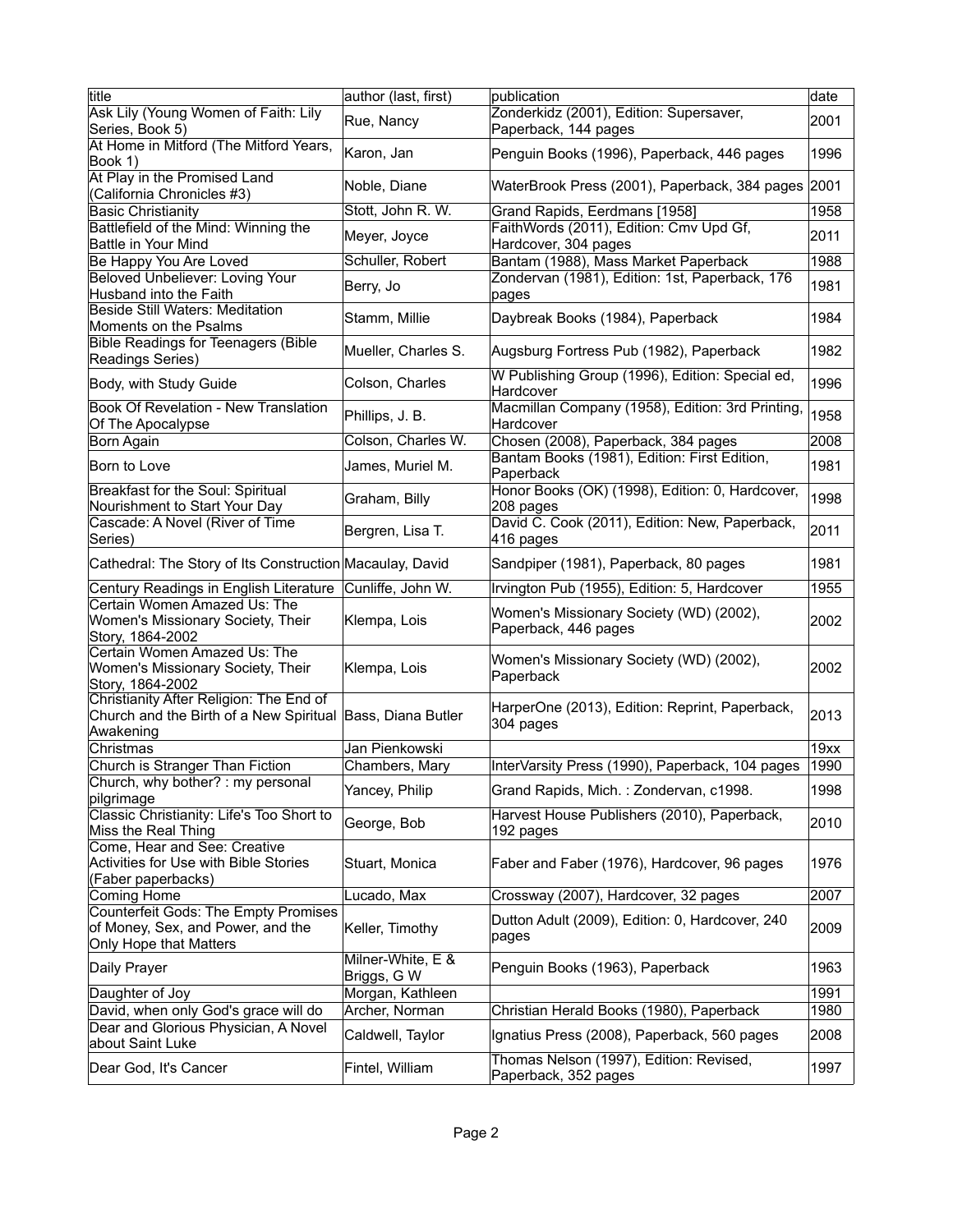| title                                                                                                                       | author (last, first)                        | publication                                                                        | date |
|-----------------------------------------------------------------------------------------------------------------------------|---------------------------------------------|------------------------------------------------------------------------------------|------|
| Death: The Final Stage of Growth                                                                                            | Kubler-Ross,<br>Elisabeth                   | Scribner (1997), Edition: 1, Paperback, 208<br>pages                               | 1997 |
| Declaration of Freedom                                                                                                      | Trueblood, Elton                            | Harper & Brothers Publishers (1955), Edition: 1St<br>Edition, Hardcover, 124 pages | 1955 |
| Diamonds in the Grass                                                                                                       | <b>GARRETT, OLIVE</b><br>ALDOUS             | BLOK PRINTING LTD (1980), Edition: 1St<br>Edition, Hardcover                       | 1980 |
| Divine Service Book for the Armed<br>Forces                                                                                 | Defence, The Minister<br>of National        | Ryerson Press (1950), Hardcover                                                    | 1950 |
| Does The Bible Really Work?                                                                                                 | Hubbard, David A                            | Word Books, (1972), Mass Market Paperback                                          | 1972 |
| Dogspell: The Gospel According to Dog Ashcroft, Mary Ellen                                                                  |                                             | Seabury Books (2008), Hardcover, 112 pages                                         | 2008 |
| Early Presbyterianism in Canada                                                                                             | Moir, John S. (edited<br>by Paul Lavendure) | Gravelbourg, SK: GravelBooks (2003),<br>Paperback, 263 pages                       | 2003 |
| Easter Program Builder No. 20                                                                                               |                                             | Cunningham, Diane K. Lillenas Drama (1988), Paperback, 39 pages                    | 1988 |
| Easter Programs for the Church                                                                                              | Fittro, Pat                                 | Standard Publishing Company (2003),<br>Paperback, 64 pages                         | 2003 |
| Enduring Witness. A History of the<br>Presbyterian Church In Canada                                                         | MOIR, JOHN S                                | Presbyterian Publications (1970), Hardcover                                        | 1970 |
| Enjoying Where You Are On the Way to<br>Where You Are Going: Learning How to Meyer, Joyce<br>Live a Joyful, Spirit-Led Life |                                             | FaithWords (2002), Paperback, 224 pages                                            | 2002 |
| Escape from the Island of Aquarius<br>(The Cooper Kids Adventure Series #2)                                                 | Peretti, Frank E.                           | Crossway Books (2004), Paperback, 160 pages                                        | 2004 |
| <b>Exploring the New Testament</b>                                                                                          | Hunter, Archibald<br>Macbride               | Saint Andrew Press (1971), Paperback, 156<br>pages                                 | 1971 |
| Faith and its Psychology: -1910                                                                                             | Inge, William Ralph                         | Cornell University Library (2009), Paperback, 274<br>pages                         | 2009 |
| Falling Upward: A Spirituality for the<br>Two Halves of Life                                                                | Rohr, Richard                               | Jossey-Bass (2011), Edition: 1, Hardcover, 240<br>pages                            | 2011 |
| FATHER JOE; THE AUTOBIOGRAPHY<br>OF JOSEPH WILLIAMSON                                                                       | JOSEPH,<br>Williamson<br><b>FATHER</b>      | ABINGDON PRESS, NASHVILLE (1963),<br>Edition: 1st ed, Hardcover, 192 pages         | 1963 |
| Fergie Cleans Up                                                                                                            | Cocks, Nancy                                | Novalis (2002), Paperback, 16 pages                                                | 2002 |
| Fergie Cleans Up (Adventures of                                                                                             | Cocks, Nancy                                | Twenty-Third Publications (2003), Paperback, 16                                    | 2003 |
| Fergie)<br>Fergie Counts His Blessings                                                                                      | Cocks, Nancy                                | pages<br>Novalis (2002), Paperback, 16 pages                                       | 2002 |
| Fergie Counts His Blessings<br>(Adventures of Fergie)                                                                       | Cocks, Nancy                                | Twenty-Third Publications (2003), Paperback, 16<br>pages                           | 2003 |
| Fergie Goes To Grandma's                                                                                                    | Cocks, Nancy                                | Novalis (2002), Paperback, 16 pages                                                | 2002 |
| Fergie Goes to Grandma's (The<br>Adventures of Fergie the Frog)                                                             | Cocks, Nancy                                | Twenty-Third Publications (2003), Paperback, 16<br>pages                           | 2003 |
| Fergie Has A Birthday Party                                                                                                 | Cocks, Nancy                                | Novalis (2002), Paperback, 16 pages                                                | 2002 |
| Fergie Has a Birthday Party<br>(Adventures of Fergie)                                                                       | Cocks, Nancy                                | Twenty-Third Publications (2003), Paperback, 16<br>pages                           | 2003 |
| Fergie Tries to Fly                                                                                                         | Cocks, Nancy                                | Novalis, Paperback                                                                 | ?    |
| Fergie Tries to Fly (Adventures of<br>Fergie)                                                                               | Cocks, Nancy                                | Twenty-Third Publications, Paperback, 16 pages                                     | ?    |
| <b>Field Guide to Bible Promises</b>                                                                                        | Haidle, Helen                               | Zonderkidz (2001), Paperback, 224 pages                                            | 2001 |
| Finding the Still Point: A Spiritual<br>Response to Stress                                                                  | Harpur, Tom                                 | Northstone (2005), Paperback, 256 pages                                            | 2005 |
| Flowercraft                                                                                                                 | Stevenson, Violet                           | Smithmark Pub (1984), Hardcover, 188 pages                                         | 1984 |
| Flowers In The Rain: & Other Stories                                                                                        | Pilcher, Rosamunde                          | St. Martin's Paperbacks (1992), Mass Market<br>Paperback, 355 pages                | 1992 |
| God Calling                                                                                                                 | Russell, A. J.                              | Jove (2006), Paperback, 304 pages                                                  | 2006 |
| <b>GOD MAKES THE DIFFERENCE</b>                                                                                             | Poteat, Edwin McNeill                       | Harper and Brothers (1951), Edition: First Edition,<br>Hardcover                   | 1951 |
| God Was in Christ                                                                                                           | Baillie, D.M.                               | Scribner (1948), Paperback                                                         | 1948 |
| God's Dominion                                                                                                              | Graham, Ron                                 | McClelland & Stewart (1990), Hardcover, 432<br>pages                               | 1990 |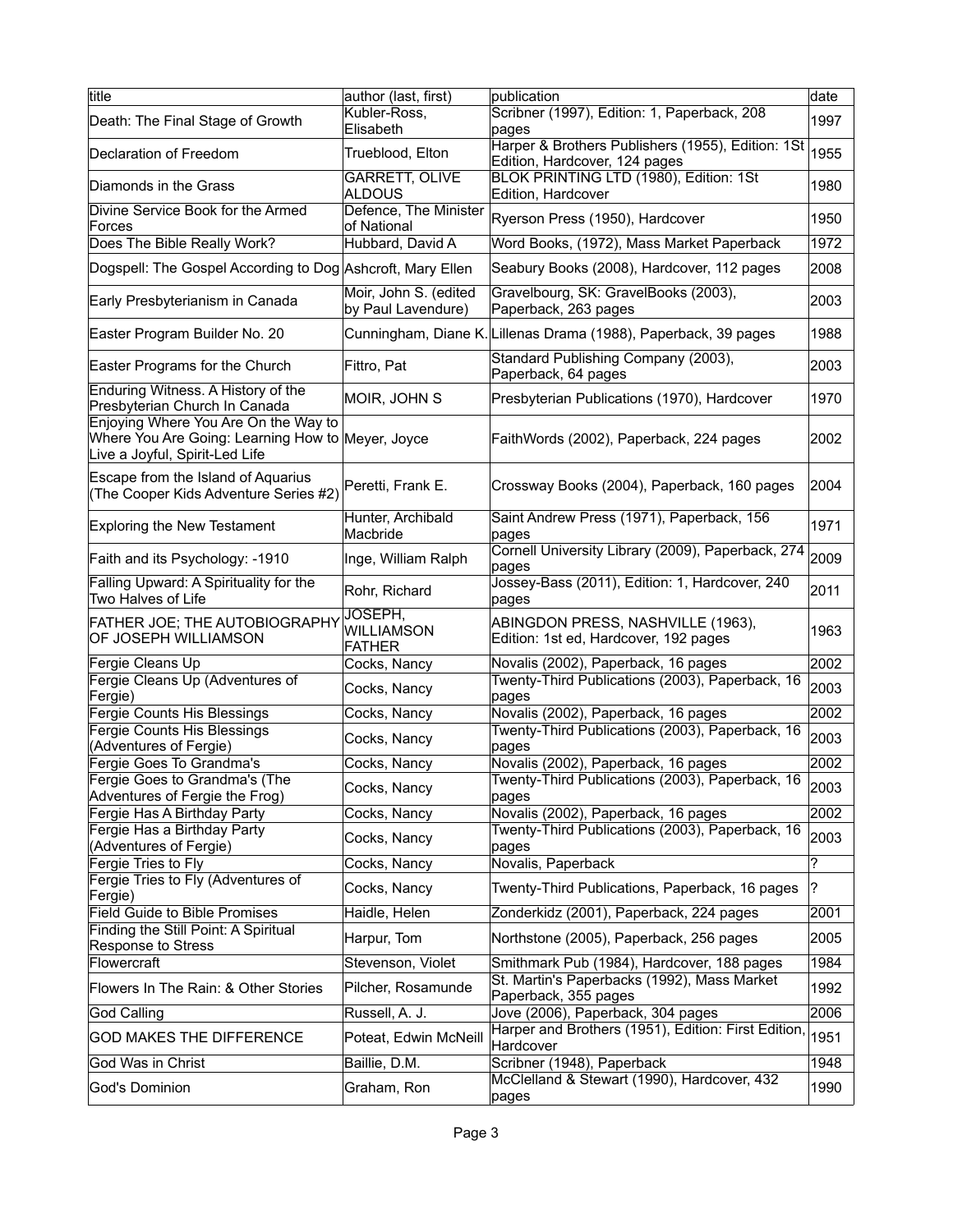| title                                                                                                  | author (last, first)                             | publication                                                              | date |
|--------------------------------------------------------------------------------------------------------|--------------------------------------------------|--------------------------------------------------------------------------|------|
| God's Incomparable Word                                                                                | Lindsell, Harold                                 | Victor Books (1977), Paperback, 117 pages                                | 1977 |
| God's Psychiatry                                                                                       | Allen, Charles L.                                | Revell (1997), Edition: Reprinted, Mass Market<br>Paperback, 160 pages   | 1997 |
| Googling God: Searching for a Faith<br>You Can Believe In                                              | Cox, John                                        | Harvest House Publishers (2008), Paperback,<br>288 pages                 | 2008 |
| Gospel According to Luke, the                                                                          | Tittle, Ernest Fremont                           | Harper & Brothers (1951), Edition: First Edition,<br>Hardcover           | 1951 |
| Gospel According to Pontius Pilate                                                                     | Mills, James R.                                  | Fleming H Revell Co (1978), Hardcover                                    | 1978 |
| Greatest Thing in the World, The                                                                       | Drummond, Henry                                  | Fleming H. Revell Company (1981), Paperback,<br>64 pages                 | 1981 |
| Grounded in God Revised Edition:<br>Listening Hearts Discernment for<br><b>Group Deliberations</b>     | Farnham, Suzanne G.                              | MOREHOUSE PUBLISHING (1999), Edition: Rev<br>Sub, Paperback, 106 pages   | 1999 |
| Grounded in God Revised Edition:<br>Listening Hearts Discernment for<br><b>Group Deliberations</b>     | Farnham, Suzanne G.                              | MOREHOUSE PUBLISHING (1999), Edition: Rev<br>Sub, Paperback, 120 pages   | 1999 |
| Guide to Understanding the Bible<br>(Cloister Library)                                                 | Fosdick, Harry<br>Emerson                        | Joanna Cotler Books (1977), Paperback                                    | 1977 |
| Guiding the Faith Journey: A Map for<br>Spiritual Leaders                                              | Koning, Neil De                                  | CRC Pubns (1996), Paperback, 110 pages                                   | 1996 |
| Hangman's Curse: Book 1 in The<br>Veritas Project                                                      | Peretti, Frank                                   | Thomas Nelson (2008), Hardcover, 288 pages                               | 2008 |
| He's Gonna Toot and I'm Gonna Scoot                                                                    | Johnson, Barbara                                 | Thomas Nelson (2008), Paperback, 176 pages                               | 2008 |
| Healing for Damaged Emotions (David<br>Seamands Series)                                                | Seamands, David A.                               | David C. Cook (1991), Edition: New, Paperback,<br>144 pages              | 1991 |
| Heaven God's Promise for Me                                                                            | Lotz, Anne Graham                                | Zondervan (2011), Hardcover, 40 pages                                    | 2011 |
| Here's Lily! (Young Women of Faith:<br>Lily Series, Book 1)                                            | Rue, Nancy                                       | Zonderkidz (2000), Edition: Supersaver,<br>Paperback, 128 pages          | 2000 |
| Home to Holly Springs (Father Tim,<br>Book 1)                                                          | Karon, Jan                                       | Penguin Group (2008), Edition: Reprint,<br>Paperback, 355 pages          | 2008 |
| Homosexuality and Hope: A<br>Psychologist Talks About Treatment<br>and Change                          | Aardweg, G. J. M. Van<br>Den                     | Servant Pubns (1985), Paperback, 134 pages                               | 1985 |
| Horse Crazy Lily (Young Women of<br>Faith: Lily Series, Book 11)                                       | Rue, Nancy                                       | Zonderkidz (2003), Edition: Supersaver,<br>Paperback, 128 pages          | 2003 |
| Hot Apple Cider: Words to Stir the<br>Heart and Warm the Soul                                          | Lindquist, N. J.                                 | That's Life! Communications (2008), Paperback,<br>296 pages              | 2008 |
| Hot Line to Heaven                                                                                     | Hunter, Frances                                  | Family Library (1975), Paperback                                         | 1975 |
| How To Be Born Again                                                                                   | Graham, Billy                                    | Thomas Nelson (1989), Paperback, 240 pages                               | 1989 |
| How to Speak to Youth and Keep                                                                         | Davis, Ken                                       | Zondervan/Youth Specialties (1996), Edition:                             | 1996 |
| Them Awake at the Same Time                                                                            |                                                  | Revised, Paperback, 192 pages                                            |      |
| Humphrey's First Christmas                                                                             | Heyer, Carol                                     | Ideals Children's Books (2010), Edition: Reprint,<br>Paperback, 32 pages | 2010 |
| I Am Malala: The Girl Who Stood Up for<br>Education and Was Shot by the Taliban                        | Yousafzai, Malala                                | Little, Brown and Company (2013), Edition: 1,<br>Hardcover, 352 pages    | 2013 |
| I Believe in Miracles                                                                                  | Kuhlman, Kathryn                                 | Bridge-Logos (1992), Edition: Rev Upd,<br>Paperback, 249 pages           | 1992 |
| I Know The Secret piano-vocal<br>collection Original Songbook By The<br><b>Medical Mission Sisters</b> | Winter, SCMM<br>(ASCAP) Sister<br>Miriam Therese | Vanguard Music Corp. (1966), Sheet music                                 | 1966 |
| I Meet Jesus                                                                                           | Vanier, Jean                                     | Saint Pauls/Alba House (2005), Paperback, 208<br>pages                   | 2005 |
| I Need Your Strength, Lord: Resting in<br>the Promises of God's Faithfulness<br>(Barnes, Emilie)       | Barnes, Emilie                                   | Harvest House Publishers (2005), Paperback,<br>192 pages                 | 2005 |
| If God Loves Me, Why Can't I Get My<br>Locker Open?                                                    | Peterson, Lorraine                               | Bethany House (2006), Edition: 2 Expanded,<br>Paperback, 400 pages       | 2006 |
| If Only I Had a Green Nose: A Story<br>About Self-acceptance                                           | Lucado, Max                                      | Crossway Books (2002), Edition: Reprint,<br>Hardcover                    | 2002 |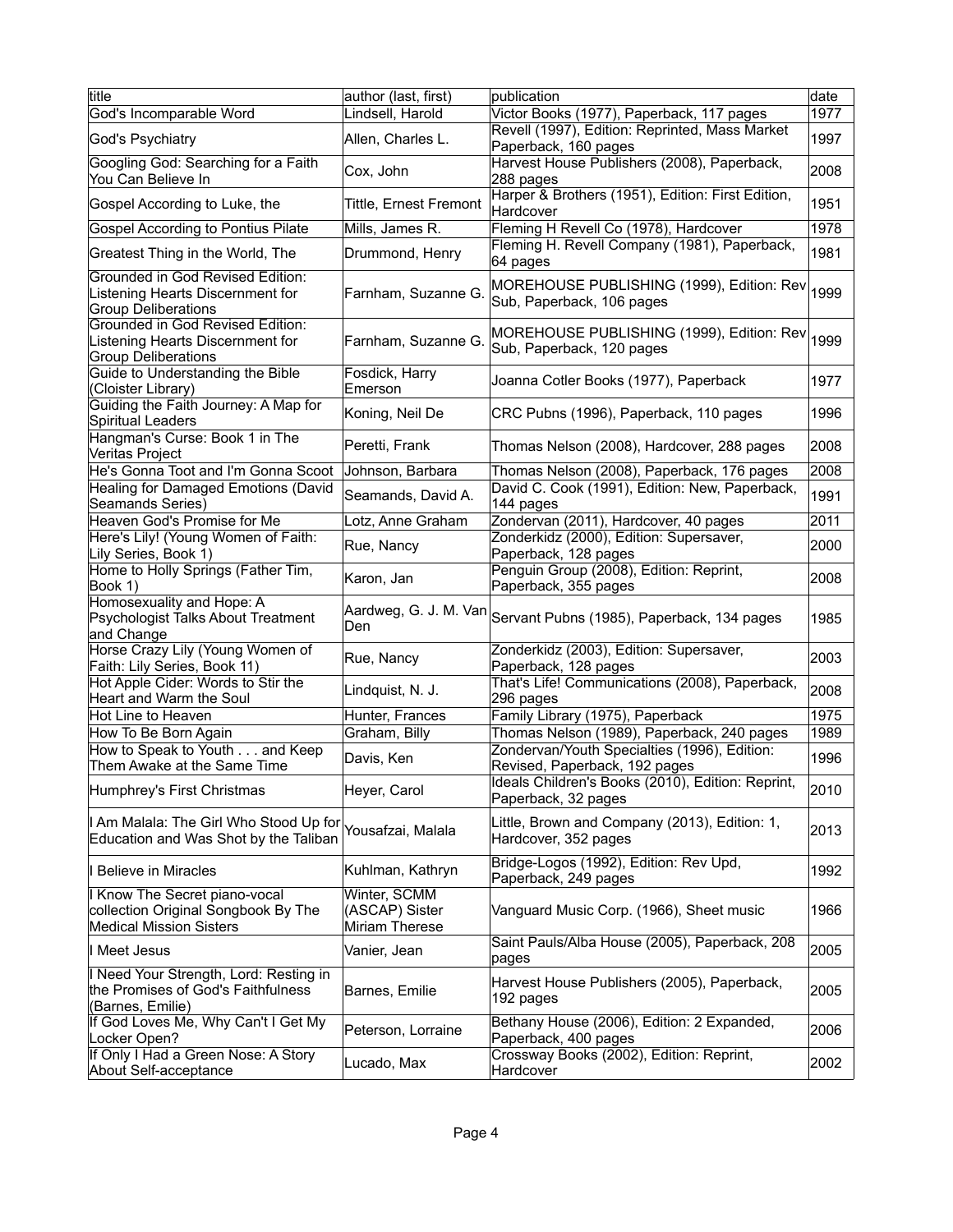| title                                                       | author (last, first)  | publication                                         | date |
|-------------------------------------------------------------|-----------------------|-----------------------------------------------------|------|
| In His Steps (Hendrickson Christian                         | Sheldon, Charles      | Hendrickson Publishers (2004), Hardcover, 246       |      |
| Classics)                                                   | Monroe                | pages                                               | 2004 |
|                                                             |                       | Lighthouse Trails Publishing, LLC (2011), Edition:  |      |
| In My Father's House                                        | Boom, Corrie ten      | 1st Lighthouse Trails Edition, Paperback, 200       | 2011 |
|                                                             |                       |                                                     |      |
|                                                             |                       | pages                                               |      |
| In Search of Angels                                         | Connolly, David       | Perigee Trade (1994), Paperback, 158 pages          | 1994 |
| In the Company of Others: A Father                          | Karon, Jan            | Penguin Books (2011), Edition: Reprint,             | 2011 |
| <b>Tim Novel</b>                                            |                       | Paperback, 448 pages                                |      |
|                                                             |                       | Thomas Nelson (1999), Edition: Large Type,          |      |
| In The Grip Of Grace                                        | Lucado, Max           | Paperback, 336 pages                                | 1999 |
| In This Mountain (The Mitford Years,                        |                       | Penguin Books (2002), Edition: Reissue,             |      |
| Book 7)                                                     | Karon, Jan            | Paperback, 382 pages                                | 2002 |
|                                                             |                       |                                                     |      |
| Instrument of Thy Peace                                     | Paton, Alan           | Ballantine Books (1987), Mass Market Paperback 1987 |      |
|                                                             |                       |                                                     |      |
| Invisible We See You: Tracing Celtic                        | Nancy Cocks           |                                                     | 2006 |
| Threads                                                     |                       |                                                     |      |
| Involving Children in 104 Sunday                            |                       | Concordia Pub House (1983), Paperback, 72           |      |
| <b>School Openings</b>                                      | Robinson, James H.    | pages                                               | 1983 |
| Jesus for a New Generation: Putting                         |                       | InterVarsity Press (1995), Edition: 1st,            |      |
|                                                             | Ford, Kevin Graham    |                                                     | 1995 |
| the Gospel in the Language of Xers                          |                       | Paperback, 259 pages                                |      |
| Jesus Story, The: Everything That                           |                       | Bethany House Publishers (2013), Paperback,         |      |
| Happens in the New Testament in Plain Marty, Dr. William H. |                       | 160 pages                                           | 2013 |
| English                                                     |                       |                                                     |      |
|                                                             |                       | Power (1987), Edition: Cover Damaged,               |      |
| Joan 'n' the Whale                                          | Duckworth, John       | Paperback                                           | 1987 |
| Join us for coffee                                          | Alloway, Norma        | Windward Press (1978), Paperback, 263 pages         | 1978 |
|                                                             |                       | Judson Press (2000), Edition: 1, Paperback, 221     |      |
| Journey Into Day: Meditations for New                       | Freeman, Rusty        |                                                     | 2000 |
| <b>Cancer Patients</b>                                      |                       | pages                                               |      |
| Joy is like the Rain                                        | Winter, Sister Miriam | Medical Mission Sisters (1965), Hardcover           | 1965 |
|                                                             | Therese               |                                                     |      |
| Just As I Am: The Autobiography of                          |                       |                                                     |      |
| <b>Billy Graham</b>                                         | Graham, Billy         | HarperOne (2007), Paperback, 832 pages              | 2007 |
| Larryboy and the Awful Ear Wacks                            |                       |                                                     |      |
| <b>Attacks</b>                                              | Katula, Bob           | Zonderkidz (2002), Paperback, 96 pages              | 2002 |
|                                                             |                       |                                                     |      |
| Larryboy and the Emperor of Envy                            | Gaffney, Sean         | Zonderkidz (2002), Paperback, 96 pages              | 2002 |
| Larryboy and the Sinister Snow Day                          | Gaffney, Sean         | Zonderkidz (2003), Paperback, 96 pages              | 2003 |
|                                                             |                       | Sagebrush Education Resources (2003),               | 2003 |
| Larryboy and the Yodel Napper                               | Redeker, Kent         | Hardcover                                           |      |
| Lessons from a sheep dog                                    | Keller, W. Phillip    | WordBooks (1983), Hardcover, 125 pages              | 1983 |
| Let go to get Peace and Real Joy                            | Fenelon               | Whitaker House (1973), Mass Market Paperback        | 1973 |
|                                                             |                       |                                                     |      |
| Let the tide come in!                                       | Tatham, C. Ernest     | Creation House (1976), Paperback, 150 pages         | 1976 |
| Light from Heaven (The Mitford Years,                       | Karon, Jan            | Viking Adult (2005), Edition: 1st, Hardcover, 384   | 2005 |
| Book 9)                                                     |                       | pages                                               |      |
| Lights, Action, Lily! (Young Women of                       |                       | Zonderkidz (2002), Edition: Supersaver,             |      |
| Faith: Lily Series, Book 7)                                 | Rue, Nancy            | Paperback, 128 pages                                | 2002 |
| Lily and the Creep (Young Women of                          |                       | Zonderkidz (2001), Edition: Supersaver,             |      |
|                                                             | Rue, Nancy            |                                                     | 2001 |
| Faith: Lily Series, Book 3)                                 |                       | Paperback, 128 pages                                |      |
| Lily Robbins, M.D. (Young Women of                          | Rue, Nancy            | Zonderkidz (2000), Edition: Supersaver,             | 2000 |
| Faith: Lily Series, Book 2)                                 |                       | Paperback, 128 pages                                |      |
| Lily Rules! (Lily Series, Book 8)                           | Rue, Nancy            | Zonderkidz (2002), Edition: Supersaver,             | 2002 |
|                                                             |                       | Paperback, 128 pages                                |      |
| Lily Speaks! (Young Women of Faith:                         |                       | Zonderkidz (2002), Edition: Supersaver,             |      |
| Lily Series, Book 10)                                       | Rue, Nancy            | Paperback, 112 pages                                | 2002 |
| Lily the Rebel (Young Women of Faith:                       |                       | Zonderkidz (2001), Edition: Supersaver,             |      |
|                                                             | Rue, Nancy            |                                                     | 2001 |
| Lily Series, Book 6)                                        |                       | Paperback, 128 pages                                |      |
| Lily's Church Camp Adventure (Young                         | Rue, Nancy            | Zonderkidz (2003), Edition: Supersaver,             | 2003 |
| Women of Faith: Lily Series, Book 12)                       |                       | Paperback, 128 pages                                |      |
| Lily's Ultimate Party (Young Women of                       |                       | Zonderkidz (2001), Edition: Supersaver,             |      |
| Faith: Lily Series, Book 4)                                 | Rue, Nancy            | Paperback, 128 pages                                | 2001 |
| Listening for the Heartbeat of God: A                       |                       |                                                     |      |
| Celtic Sprirtuality                                         | Newell, J. Philip     | Paulist Press (1997), Paperback, 112 pages          | 1997 |
|                                                             |                       |                                                     |      |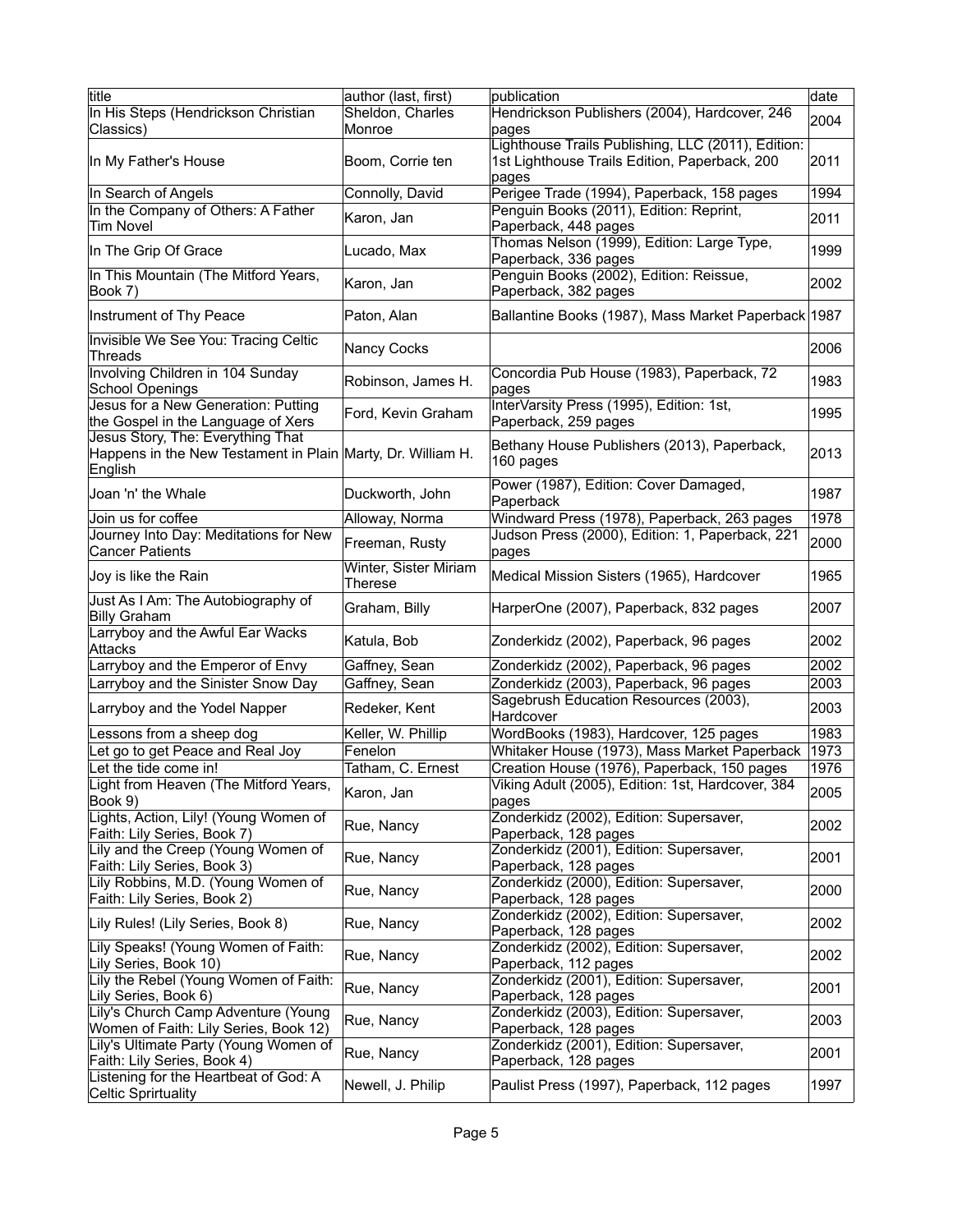| title                                                                                                                                  | author (last, first)                                                                                                                 | publication                                                                     | date         |
|----------------------------------------------------------------------------------------------------------------------------------------|--------------------------------------------------------------------------------------------------------------------------------------|---------------------------------------------------------------------------------|--------------|
| Little Bear's Friend (An I Can Read<br>Book)                                                                                           | Minarik, Else<br>Holmelund                                                                                                           | HarperCollins (1984), Paperback, 64 pages                                       | 1984         |
| Little Bear's Friend (An I Can Read<br>Book)                                                                                           | Minarik, Else<br>Holmelund                                                                                                           | HarperCollins (1984), Paperback, 64 pages                                       | 1984         |
| Little Ones Sing - Praise Book Music<br>for Young Children                                                                             | Self, Margaret M                                                                                                                     | PRAISE BOOK (1972), Spiral-bound, 91 pages                                      | 1972         |
| Living can be exciting                                                                                                                 | Meckel, Aaron<br>Nathaniel                                                                                                           | Zondervan Publishing House (1964), Hardcover,<br>148 pages                      | 1964         |
| Living Positively One Day at a Time                                                                                                    | Schuller, Robert<br>Harold                                                                                                           | New Hope Pub (1993), Hardcover                                                  | 1993         |
| Love and Conflict: New patterns in<br>family life (Dolphin Books)                                                                      | Winter, Gibson                                                                                                                       | Doubleday (1961), Paperback, 195 pages                                          | 1961         |
| Love Comes Softly (Love Comes Softly<br>Series, Book 1)                                                                                | Oke, Janette                                                                                                                         | Bethany House Publishers (2003), Edition:<br>Repack, Paperback, 240 pages       | 2003         |
| Loving God<br><b>MAKING RELIGION REAL</b>                                                                                              | Colson, Charles<br>FERRE, NELS F. S.                                                                                                 | Zondervan (1997), Paperback, 320 pages<br>COLLINS (1969), Paperback             | 1997<br>1969 |
| Mama Get The Hammer! There's a Fly<br>on Papa's Head!                                                                                  | Johnson, Barbara                                                                                                                     | Thomas Nelson (1994), Paperback, 192 pages                                      | 1994         |
| Mama's Way                                                                                                                             | Bjorn, Thyra Ferre                                                                                                                   | Buccaneer Books (1986), Hardcover                                               | 1986         |
| Man in Black : His Own Story in his<br>Own Words                                                                                       | Cash, Johnny                                                                                                                         | Chosen Books Pub Co (1985), Paperback                                           | 1985         |
| Many mansions: Sermons on the future<br>llife                                                                                          |                                                                                                                                      | MacNeill, John James Richard R. Smith (1930), Hardcover, 224 pages              | 1930         |
| Marriage Is for Loving                                                                                                                 | James, Muriel                                                                                                                        | Addison-Wesley (1979), Hardcover, 254 pages                                     | 1979         |
| Me and My Big Mouth: Your Answer is<br><b>Right Under Your Nose</b>                                                                    | Meyer, Joyce                                                                                                                         | FaithWords (2002), Edition: Warner Books Ed,<br>Paperback, 144 pages            | 2002         |
| Meeting God at Every Turn                                                                                                              | Marshall, Catherine                                                                                                                  | Chosen Books (2002), Paperback, 256 pages                                       | 2002         |
| Men Called Him Master                                                                                                                  | Smith, Elwyn A.                                                                                                                      | General Books LLC (2010), Paperback, 114<br>pages                               | 2010         |
| Moffatt, James, 1870-1944. An<br>introduction to the literature of the New<br>Testament. Edinburgh. T. & T. Clark,<br>1912.**REPRINT** | Moffatt. James. 1870-<br>1944. *** NOTE: THIS<br><b>IS A PRINT ON</b><br><b>DEMAND VERSION</b><br><b>FROM THE</b><br><b>ORIGINAL</b> | Edinburgh. T. & T. Clark, 1912. (2010), Paperback 2010                          |              |
| Molly Flanagan & the Holy Ghost                                                                                                        | Skinner, Margaret                                                                                                                    | Press 53 (2011), Paperback, 208 pages                                           | 2011         |
| Moses Great Lives Series: Volume 4                                                                                                     | Swindoll, Charles R.                                                                                                                 | Thomas Nelson (1999), Hardcover, 400 pages                                      | 1999         |
| Move Ahead with Possibility Thinking                                                                                                   | Schuller, Robert                                                                                                                     | Jove (1986), Paperback, 96 pages                                                | 1986         |
| My Spiritual Inheritance: Walking in<br>your destiny                                                                                   | Bynum, Juanita                                                                                                                       | Charisma House (2004), Hardcover, 293 pages                                     | 2004         |
| <b>My Utmost for His Highest</b>                                                                                                       | Chambers, Oswald                                                                                                                     | Discovery House (1995), Edition: Updated<br>Edition, Paperback                  | 1995         |
| New Direction Bible Reading Guide<br>with David Mainse                                                                                 |                                                                                                                                      | Crossroads Christian Communications (1986),<br>Paperback                        | 1986         |
| New Kid in Town (Janette Oke's Animal<br>Friends)                                                                                      | Oke, Janette                                                                                                                         | Bethany House Publishers (2001), Edition:<br>Revised, Paperback, 80 pages       | 2001         |
| New Testament Bible Feelings: God<br>was PROUD of His Son, Jesus (Child<br>Sockology)                                                  | Taylor, Damon J.                                                                                                                     | Kregel Kidzone (2002), Edition: Brdbk, Board<br>book, 24 pages                  | 2002         |
| Noah's Ark: Genesis 6:5-9:17 (Golden<br>Bible Stories/Pbn 11621)                                                                       | Broughton, Pamela                                                                                                                    | Golden Pr (1985), Edition: 'B', Hardcover, 24<br>pages                          | 1985         |
| Nobody Loves Fergie                                                                                                                    | Cocks, Nancy                                                                                                                         | Novalis, Paperback                                                              | ?            |
| Nobody Loves Fergie (Adventures of<br>Fergie)                                                                                          | Cocks, Nancy                                                                                                                         | Twenty-Third Publications, Paperback, 16 pages                                  | ?            |
| Northlight, lovelight                                                                                                                  | Folch-Ribas, Jacques<br>Е.                                                                                                           | Reader's Digest Assn. and Fitzhenry & Whiteside<br>(1976), Hardcover, 155 pages | 1976         |
| Nova Scotia Sketch Book                                                                                                                | Jenson, L.B.                                                                                                                         | Nimbus Publishing Ltd (1985), Edition: 2Rev Ed,<br>Paperback, 90 pages          | 1985         |
| Old Turtle And The Broken Truth                                                                                                        | Wood, Douglas                                                                                                                        | Scholastic Press (2003), Edition: 1st ed,<br>Hardcover, 64 pages                | 2003         |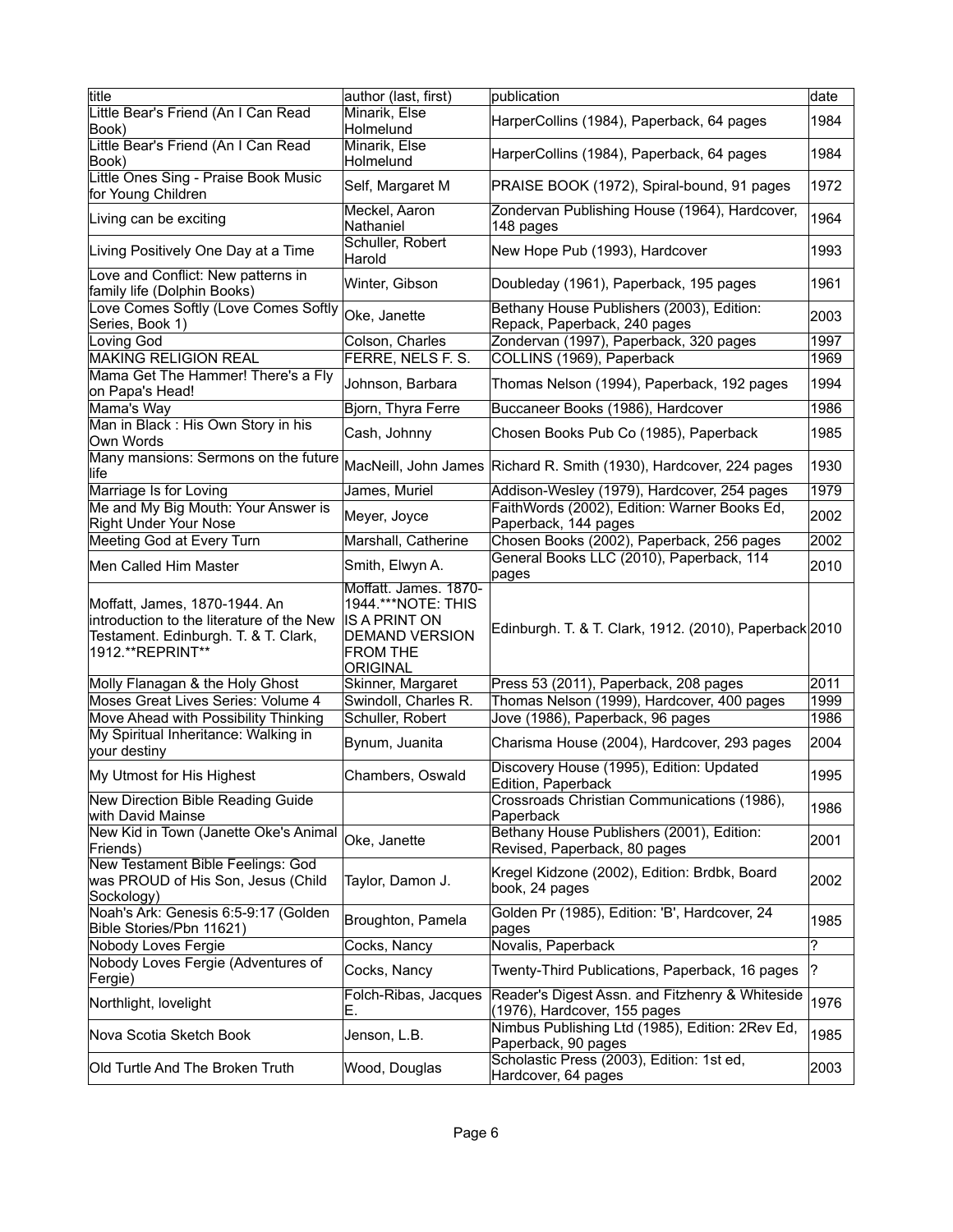| title                                                                                                                      | author (last, first)           | publication                                                               | date |
|----------------------------------------------------------------------------------------------------------------------------|--------------------------------|---------------------------------------------------------------------------|------|
| On Being Fit to Live with                                                                                                  | Fosdick, Harry<br>Emerson      | Harper & Brothers (1946), Edition: First Edition,<br>Hardcover            | 1946 |
| Only the River Runs Free (Galway<br>Chronicles, Book 1)                                                                    | Thoene, Bodie                  | Thomas Nelson Inc (1997), Edition: First Edition,<br>Hardcover, 269 pages | 1997 |
| Ordering Your Private World                                                                                                | MacDonald, Gordon              | Thomas Nelson (2007), Paperback, 256 pages                                | 2007 |
| Oscar Lobster's Fair Exchange                                                                                              | Selden, George                 | Avon Books (1982), Paperback, 172 pages                                   | 1982 |
|                                                                                                                            |                                |                                                                           |      |
| Our Roving Bible                                                                                                           | Nelson, Lawrence E.            | Abingdon-Cokesbury Press (1945), Hardcover                                | 1945 |
| Out to Canaan (The Mitford Years,<br>Book 4)                                                                               | Karon, Jan                     | Penguin (1998), Paperback, 342 pages                                      | 1998 |
| Outrageous Joy                                                                                                             | Clairmont, Patsy               | Zondervan (1999), Hardcover, 224 pages                                    | 1999 |
| Papa's Wife                                                                                                                | Bjorn, Thyra Ferre             | Bantam Books (Mm) (1984), Paperback                                       | 1984 |
| Pontius Pilate: A Novel                                                                                                    | Maier, Paul L.                 | Kregel Publications (1995), Edition: 2nd,<br>Paperback, 384 pages         | 1995 |
| Prairie Dog Town (Janette Oke's Animal Oke, Janette<br>Friends)                                                            |                                | Bethany House (2001), Edition: Revised,<br>Paperback, 80 pages            | 2001 |
| Prayers for Every Occasion                                                                                                 | Sanford, Don                   | Zondervan Publishing Company (1985),<br>Hardcover, 121 pages              | 1985 |
| Praying the Lord's Prayer for Spiritual<br>Breakthrough: Daily Praying the Lord's<br>Prayer As A Pathway Into His Presence | Towns, Elmer L.                | Regal (1997), Paperback, 224 pages                                        | 1997 |
| Precious Moments Gift Treasury                                                                                             | Book, A Golden                 | Golden Books (2004), Hardcover                                            | 2004 |
| Pretty Things: Easy to Make                                                                                                | More, Hilary                   | Anaya Publishers (1994), Hardcover, 80 pages                              | 1994 |
| Prince Caspian (The Chronicles of<br>Narnia)                                                                               | Lewis, C. S.                   | HarperCollins (2002), Edition: 0, Paperback, 256<br>pages                 | 2002 |
| Prints (Kids Can Easy Crafts)                                                                                              | Sadler, Judy Ann               | Kids Can Press (1992), Paperback, 32 pages                                | 1992 |
| Proof of Heaven: A Neurosurgeon's                                                                                          |                                | Simon & Schuster (2012), Edition: 1, Paperback,                           |      |
| Journey into the Afterlife                                                                                                 | Alexander, Eben                | 208 pages                                                                 | 2012 |
| Psychology and preaching                                                                                                   | Spurgeon, Gardner<br>Charles   | Book on Demand (1901), Paperback                                          | 1901 |
| Quotable Ustinov                                                                                                           | Ustinov, Peter                 | Prometheus Books (1995), Hardcover, 201 pages 1995                        |      |
| Random Harvest                                                                                                             | Hilton, James                  | IndoEuropeanPublishing.com (2011), Paperback,<br>250 pages                | 2011 |
| Reader's Digest Bible: Condensed from<br>the Revised Standard Version Old and<br><b>New Testaments</b>                     | Metzger, Bruce                 | Readers Digest (1982), Edition: 1st, Hardcover,<br>799 pages              | 1982 |
| Real Christians Don't Dance!                                                                                               | Fischer, John                  | Bethany House Pub (1994), Paperback                                       | 1994 |
| <b>REMOVING THE STONES</b>                                                                                                 | HaJOS, Mary                    | Christian Literature Crusade (1978), Paperback                            | 1978 |
| Roget's Thesaurus of English Words<br>and Phrases                                                                          | Roget, Peter Mark              |                                                                           | 2011 |
| Rough & Rugged Lily (Young Women<br>of Faith: Lily Series, Book 9)                                                         | Rue, Nancy                     | Zonderkidz (2002), Edition: Supersaver,<br>Paperback, 112 pages           | 2002 |
| Rufus Jones Speaks to Our Time                                                                                             | Fosdick, Harry<br>Emerson      | Macmillan Company (1951), Edition: First<br>Printing, Hardcover           | 1951 |
| Saints: The Art, the History, the<br>Inspiration                                                                           | McMahon, Michael               | M Q Publications (2006), Edition: 0, Hardcover,<br>432 pages              | 2006 |
| Secret Ceremonies                                                                                                          | Laake, Deborah                 | Island Books (1994), Mass Market Paperback,<br>384 pages                  | 1994 |
| Seeking Solid Ground -Nop/38:                                                                                              | Trent/Hicks                    | Focus on the Family Publishing (1998),<br>Paperback                       | 1998 |
| Sent from God;: The enduring power<br>and mystery of preaching                                                             | Read, David Haxton<br>Carswell | Abingdon Press (1974), Hardcover, 112 pages                               | 1974 |
| Shannon's Way                                                                                                              | Cronin, A. J.                  | Buccaneer Books (1998), Hardcover                                         | 1998 |
| Shattered Dreams: God's Unexpected<br>Path to Joy                                                                          | Crabb, Larry                   | WaterBrook Press (2010), Paperback, 320 pages 2010                        |      |
| Silver Boxes                                                                                                               | Littauer, Florence             | Thomas Nelson (2009), Paperback, 168 pages                                | 2009 |
| Simply Christian: Why Christianity<br>Makes Sense                                                                          | Zondervan                      | HarperOne (2010), Edition: 1, Hardcover, 256<br>pages                     | 2010 |
| Sing to the Lord                                                                                                           | Self, Margaret M.              | Ventura: Praise Book, Inc. (1976), Ring-bound                             | 1976 |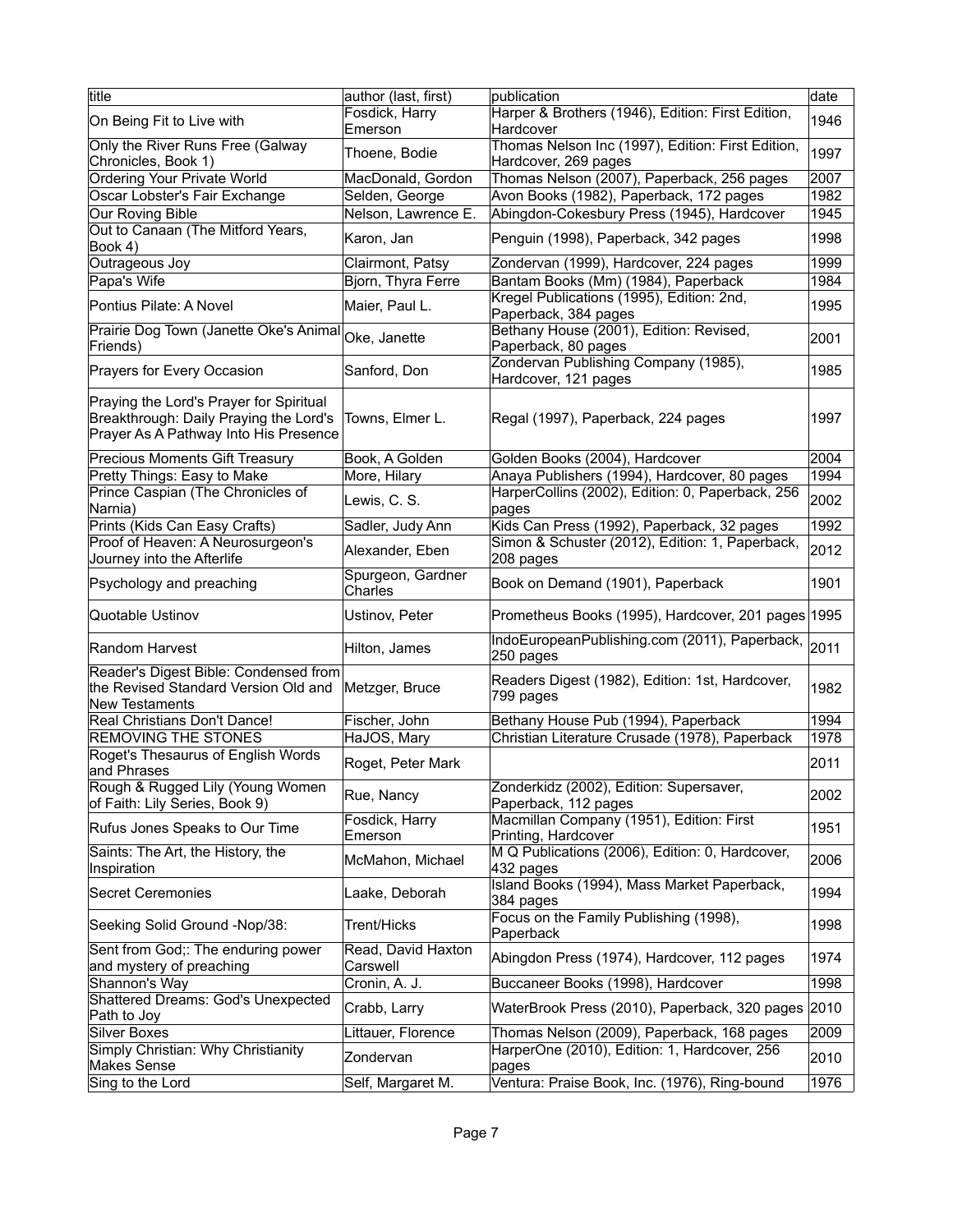| title                                                                                                                                                             | author (last, first)                                                                                                     | publication                                                                      | date |
|-------------------------------------------------------------------------------------------------------------------------------------------------------------------|--------------------------------------------------------------------------------------------------------------------------|----------------------------------------------------------------------------------|------|
| Singtime for Children: Sing-Along                                                                                                                                 |                                                                                                                          |                                                                                  |      |
| Songs as used on the Children's Bible<br>Hour (featuring songs in keys                                                                                            | VanderMeer, "Uncle<br>Charlie"                                                                                           | Singspiration / Zondervan (1975), Pamphlet                                       | 1975 |
| comfortable for children)                                                                                                                                         |                                                                                                                          |                                                                                  |      |
| Smith's Bible Dictionary by William<br>Smith (867 Pages Comprehensive<br>Dictionary)                                                                              | Smith, William                                                                                                           |                                                                                  | 2010 |
| Something More                                                                                                                                                    | Marshall, Catherine                                                                                                      | Chosen Books (2002), Paperback, 320 pages                                        | 2002 |
| Sometimes God Has a Kid's Face                                                                                                                                    | Ritter, Bruce                                                                                                            | Covenant House (1988), Edition: Second Edition,<br>Paperback, 121 pages          | 1988 |
| Songs for Preschool Children                                                                                                                                      | Poulton, Dorothy F.<br>(Compiled By)                                                                                     |                                                                                  | 1958 |
| Songs From Green Pastures -<br>Selections From the Psalms in the New Briscoe, Jill & Stuart<br>King James Ve                                                      |                                                                                                                          | Thomas Nelson Publishers (1982), Hardcover                                       | 1982 |
| Sophie and Sam: When to Say "Yes"<br>and When to Say "No"                                                                                                         | Cloud, Tori                                                                                                              | Integrity Publishers (2005), Hardcover, 127 pages 2005                           |      |
| Sophie's Heart (Contemporary<br>Romance)                                                                                                                          | Wick, Lori                                                                                                               | Harvest House Publishers (2004), Edition:<br>Repack, Paperback, 432 pages        | 2004 |
| Spring's Gentle Promise (Seasons of<br>the Heart)                                                                                                                 | Oke, Janette                                                                                                             | Bethany House Publishers (2010), Edition:<br>Reprint, Paperback, 256 pages       | 2010 |
| Storm Warning: Whether global<br>recession, terrorist threats, or<br>devastating natural disasters, these<br>ominous shadows must bring us back<br>to the Gospel. | Graham, Billy                                                                                                            | Thomas Nelson (2010), Hardcover, 304 pages                                       | 2010 |
| Strangers to the Land                                                                                                                                             | Ruth Dickson                                                                                                             |                                                                                  | 2013 |
| Thank God, I'm Free: The James                                                                                                                                    |                                                                                                                          | Thomas Nelson Inc (1988), Hardcover, 192                                         |      |
| <b>Robison Story</b>                                                                                                                                              | Robison, James<br>Weatherhead, Leslie                                                                                    | pages                                                                            | 1988 |
| That immortal sea.                                                                                                                                                | Dixon                                                                                                                    | Abingdon Press (1954), Hardcover                                                 | 1954 |
| The 52 Greatest Stories of the Bible: A<br>Devotional Study                                                                                                       | Turner, John Alan                                                                                                        | Regal (2008), Hardcover, 400 pages                                               | 2008 |
| THE ANSWER IS GOD                                                                                                                                                 | ROGERS, DALE<br><b>EVANS &amp; ROY</b>                                                                                   | SPIRE BOOKS (1955), Paperback                                                    | 1955 |
| The Benedictines of Caldey: The Story<br>of the Anglican Benedictines of Caldey<br>and Their Submission to the Catholic<br>Church                                 | Anson, Peter<br>Frederick                                                                                                | Burns Oates & Washbourne Ltd (1940), Edition:<br>1st, Hardcover, 205 pages       | 1940 |
| The Bible As History - 2nd Revised<br>Edition                                                                                                                     | Keller, Werner;<br>Translated from the<br>German by Neil,<br>William; Revised with<br>a postscript by<br>Rehork, Joachim | William Morrow & Co, Inc. (1981), Edition:<br>second, Paperback, 413 pages       | 1981 |
| The Blossom and the Nettle (California<br>Chronicles #2)                                                                                                          | Noble, Diane                                                                                                             | WaterBrook Press (2000), Paperback, 400 pages 2000                               |      |
| The Boy Who Came Back from<br>Heaven: A Remarkable Account of<br>Miracles, Angels, and Life beyond This<br>World                                                  | Malarkey, Kevin                                                                                                          | Tyndale Momentum (2011), Edition: Reprint,<br>Paperback, 264 pages               | 2011 |
| The Breakthrough (Precinct 11)                                                                                                                                    | Jenkins, Jerry B.                                                                                                        | Tyndale House Publishers, Inc. (2012), Edition:<br>Reprint, Hardcover, 400 pages | 2012 |
| The Calvary Road                                                                                                                                                  | Hession, Revel                                                                                                           | CreateSpace (2011), Paperback, 50 pages                                          | 2011 |
| The Captain and the Girl                                                                                                                                          | Pilgrim, Earl B.                                                                                                         | Flanker Press Ltd. (2001), Paperback, 151 pages 2001                             |      |
| The Case for Christ: A Journalist's                                                                                                                               |                                                                                                                          |                                                                                  |      |
| Personal Investigation of the Evidence<br>for Jesus                                                                                                               | Strobel, Lee                                                                                                             | Zondervan (1998), Edition: 1, Paperback, 304<br>pages                            | 1998 |
| The Case for Faith: A Journalist<br>Investigates the Toughest Objections to Strobel, Lee<br>Christianity                                                          |                                                                                                                          | Zondervan (2000), Edition: Supersaver,<br>Paperback, 304 pages                   | 2000 |
| The Christian After Death                                                                                                                                         | Hough, Robert Ervin                                                                                                      | Moody Press (1947), Mass Market Paperback                                        | 1947 |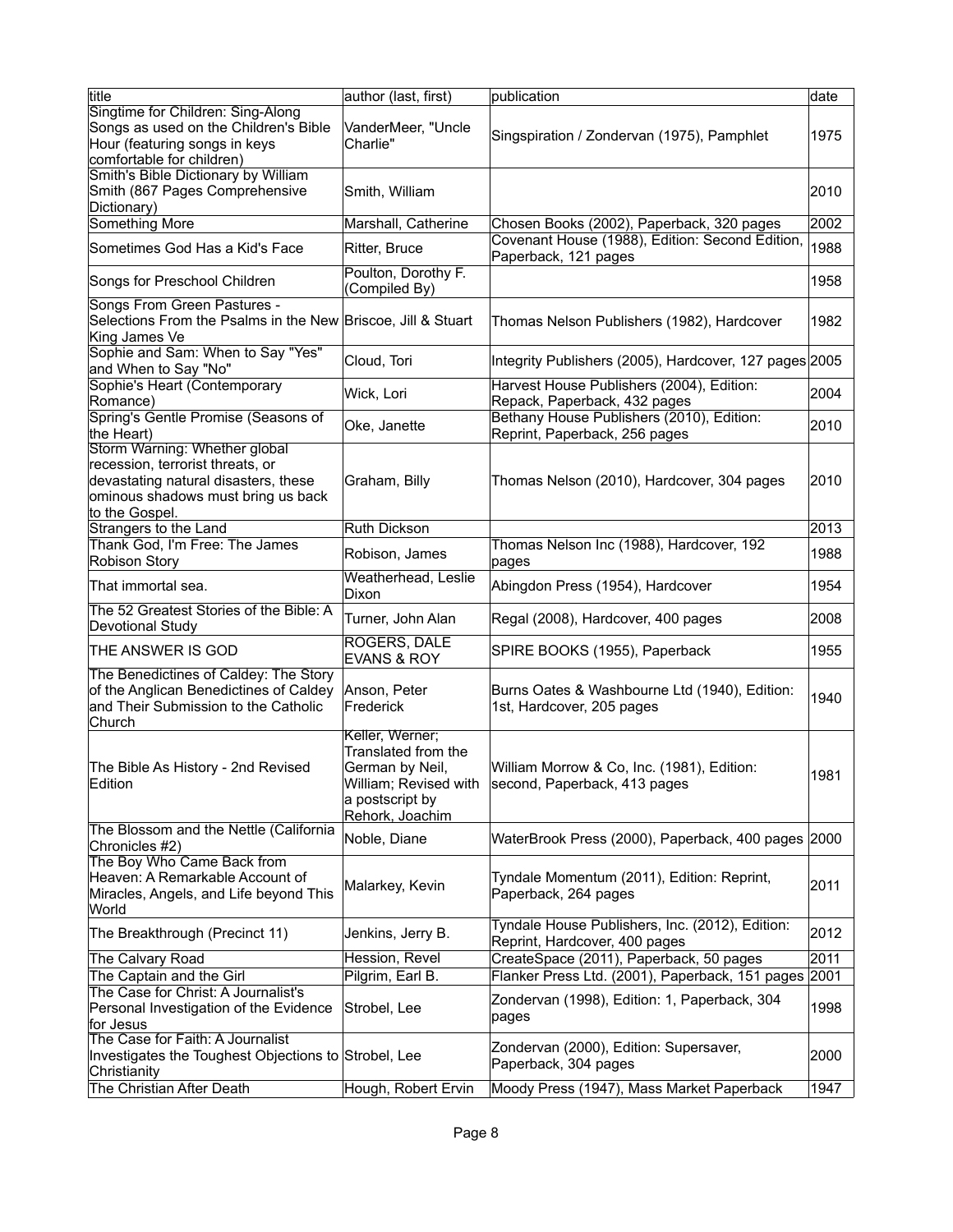| title                                                                                                                             | author (last, first)        | publication                                                                    | ldate |
|-----------------------------------------------------------------------------------------------------------------------------------|-----------------------------|--------------------------------------------------------------------------------|-------|
| The Chronicles of Narnia: Prince of<br>Caspian the Return to Narnia                                                               | Lewis, C.S.                 | Scholastic (1979), Paperback                                                   | 1979  |
| The church and psychotherapy                                                                                                      | Stolz, Karl Ruf             | Abington-Cokesbury press (1943), Hardcover,<br>$312$ pages                     | 1943  |
| The Coming Revival: America's Call to<br>Fast, Pray, and "Seek God's Face"                                                        | Bright, Bill                | New Life Pubns (1995), Edition: Presumed 1st<br>Edition, Paperback, 224 pages  | 1995  |
| The Confessions of a Baptist Preacher                                                                                             | Osteen, John                | Jhn Ostrn Pblshng (1999), Paperback, 110 pages 1999                            |       |
| The Cooper Kids Adventure Series 2-<br>in-1 Book: Includes: The Secret of the<br>Desert Stone and The Deadly Curse of<br>Toco-Rey | Peretti, Frank              | Thomas Nelson (2010), Paperback, 320 pages                                     | 2010  |
| The covenant in Canada                                                                                                            | Bailey, Thomas<br>Melville  | Macnab (1975), Paperback, 160 pages                                            | 1975  |
| The Day of the Storm                                                                                                              | Pilcher, Rosamunde          | St. Martin's Paperbacks (1997), Mass Market<br>Paperback, 272 pages            | 1997  |
| The Deadly Curse of Toco-Rey (The<br>Cooper Kids Adventure Series #6)                                                             | Peretti, Frank              | Thomas Nelson (2005), Edition: Reprinted,<br>Paperback, 160 pages              | 2005  |
| The Door in the Dragon's Throat (The<br>Cooper Kids Adventure Series #1)                                                          | Peretti, Frank E.           | Crossway Books (2004), Paperback, 128 pages                                    | 2004  |
| The Edge of Adventure: An Experiment<br>in Faith                                                                                  | Miller, Keith               | Word (1985), Paperback, 226 pages                                              | 1985  |
| The Friendship Book 2000                                                                                                          | Gay, Francis                | D C Thomson (1999), Hardcover, 200 pages                                       | 1999  |
| The Friendship Factor: How to Get                                                                                                 | McGinnis, Alan Loy          | AUGSBURG BOOKS (2004), Edition:                                                | 2004  |
| Closer to the People You Care for                                                                                                 |                             | Anniversary, Paperback, 244 pages                                              |       |
| The Gift of Years: Growing Older<br>Gracefully                                                                                    | Chittister, Joan            | BlueBridge (2010), Edition: Fourth Printing,<br>Paperback, 222 pages           | 2010  |
| The Green Years                                                                                                                   | Cronin, A.J.                | Gollancz (1984), Hardcover, 240 pages                                          | 1984  |
| The Healing Light                                                                                                                 | Sanford, Agnes              | Ballantine Books (1983), Edition: Revised, Mass<br>Market Paperback, 174 pages | 1983  |
| The Holy Spirit And You                                                                                                           | Bennett, Dennis And<br>Rita | Kingsway Publications (1982), Paperback                                        | 1982  |
| The Horse and His Boy                                                                                                             | Lewis, C. S.                | HarperCollins (2002), Edition: 0, Paperback, 256<br>pages                      | 2002  |
| The Horse and His Boy                                                                                                             | Lewis, C.S.                 | Collier Harvard Classic (1975), Edition: 14th<br>printing, Paperback           | 1975  |
| The Hosanna Bible                                                                                                                 | Abraham, Ken                | Tommy Nelson (1993), Hardcover, 448 pages                                      | 1993  |
| The House on the Rock: Matthew 7:<br>24-27 for Children                                                                           | latourette, jane            | Concordia (1966), Paperback                                                    | 1966  |
| The Insanity of God: A True Story of<br><b>Faith Resurrected</b>                                                                  | Ripken, Nik                 | B&H Books (2013), Paperback, 384 pages                                         | 2013  |
| The International teachers' handy Bible<br>encyclopedia and concordance                                                           |                             | Hurlbut, Jesse Lyman   [Philadelphia, John C. Winston company, 1944]           | 1944  |
| The Jesus I Never Knew                                                                                                            | Yancey, Philip              | Zondervan (2002), Paperback, 304 pages                                         | 2002  |
| The Language of Letting Go: Daily<br><b>Meditations for Codependents</b><br>(Hazelden Meditation Series)                          | Beattie, Melody             | Hazelden (1990), Edition: 1st, Paperback, 393<br>pages                         | 1990  |
| The Last Battle                                                                                                                   | Lewis, C. S.                | HarperCollins (2002), Edition: 0, Paperback, 240<br>pages                      | 2002  |
| The Last Battle                                                                                                                   | Lewis, C. S.                | HarperCollins (2002), Edition: 0, Paperback, 240<br>pages                      | 2002  |
| The Last Spike: The Great Railway,<br>1881-1885                                                                                   | Berton, Pierre              | Anchor Canada (2001), Paperback, 496 pages                                     | 2001  |
| the layman's guide to psychiatry                                                                                                  | brussel, james a.           | Barnes & Noble (1969), Paperback                                               | 1969  |
| The Legend of Annie Murphy (The<br>Cooper Kids Adventure Series #7)                                                               | Peretti, Frank              | Thomas Nelson (2005), Edition: Reprinted,<br>Paperback, 160 pages              | 2005  |
| The Legend of the Sand Dollar: An<br>Inspirational Story of Hope for Easter                                                       | Auer, Chris                 | Zonderkidz (2005), Edition: 1, Hardcover, 32<br>pages                          | 2005  |
| The Legend of the Sand Dollar: An<br>Inspirational Story of Hope for Easter                                                       | Auer, Chris                 | Zonderkidz (2005), Edition: 1, Hardcover, 32<br>pages                          | 2005  |
| The Lighthouse Kids                                                                                                               | Ruth Dickson                |                                                                                | 2008  |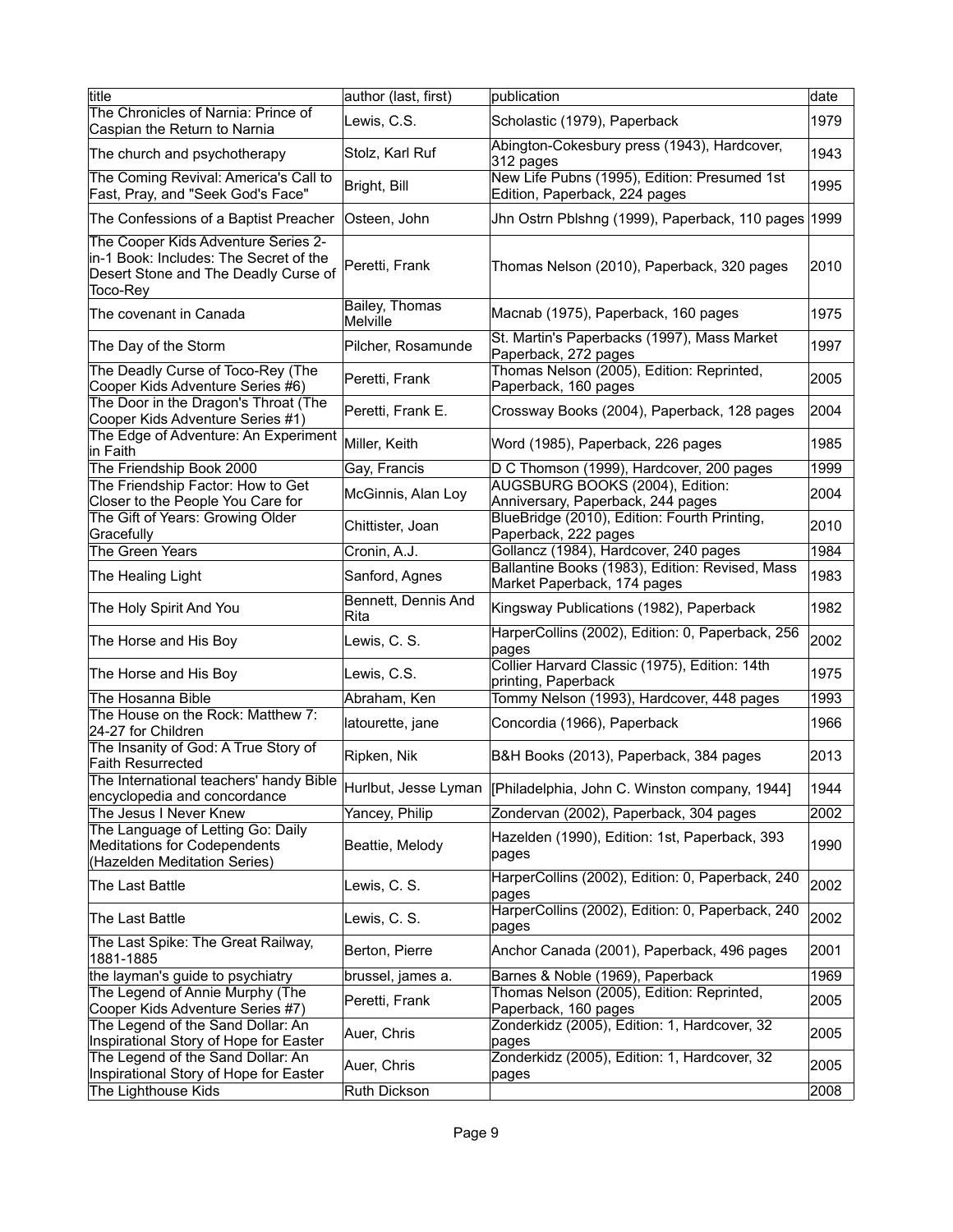| title                                                                                                                          | author (last, first)         | publication                                                                               | date |
|--------------------------------------------------------------------------------------------------------------------------------|------------------------------|-------------------------------------------------------------------------------------------|------|
| The Lion, the Witch and the Wardrobe                                                                                           |                              | HarperTrophy (1994), Edition: Unknown, Mass                                               |      |
| (The Chronicles of Narnia, Book 2)                                                                                             | Lewis, C. S.                 | Market Paperback, 206 pages                                                               | 1994 |
| The Lion, the Witch, and the Wardrobe                                                                                          |                              | HarperCollins (2002), Mass Market Paperback,                                              |      |
|                                                                                                                                | Lewis, C. S.                 | $224$ pages                                                                               | 2002 |
| (The Chronicles of Narnia, Book 1)                                                                                             |                              |                                                                                           |      |
| The Lively Lady                                                                                                                | Roberts, Kenneth             | Down East Books (1997), Paperback, 288 pages                                              | 1997 |
| The Lord's Supper: Seven meanings                                                                                              | Fey, Harold Edward           | Harper (1948), Edition: 1st, Paperback, 117<br>pages                                      | 1948 |
| The Lost Lamb                                                                                                                  | Carlson, Melody              | Crossway Books (1999), Hardcover, 36 pages<br>Pocket Books (1991), Mass Market Paperback, | 1999 |
| The Magic of Believing                                                                                                         | Bristol, Claude M.           | 192 pages                                                                                 | 1991 |
| The Magician's Nephew (The<br>Chronicles of Narnia)                                                                            | Lewis, C. S.                 | HarperCollins (2002), Edition: 0, Mass Market<br>Paperback, 221 pages                     | 2002 |
| The Magician's Nephew (The                                                                                                     |                              | HarperCollins (2002), Edition: 0, Mass Market                                             |      |
| Chronicles of Narnia)                                                                                                          | Lewis, C. S.                 | Paperback, 221 pages                                                                      | 2002 |
| The Man                                                                                                                        | Wallace, Irving              | I Books (1999), Paperback, 768 pages                                                      | 1999 |
| The Manhood of the Master By Harry                                                                                             | Fosdick, Harry               |                                                                                           |      |
| Emerson Fosdick Hardcover 1913                                                                                                 | Emerson                      | Association Press (1916), Hardcover                                                       | 1916 |
| The Meeting Place (Song of Acadia #1) Bunn, T. Davis                                                                           |                              | Bethany House Publishers (1999), Edition:<br>Repack, Paperback, 282 pages                 | 1999 |
| The Ministry in historical perspectives                                                                                        | Niebuhr, H. Richard          | Harper & Row (1983), Edition: 1st pbk. ed,<br>Paperback, 253 pages                        | 1983 |
| The Ministry of the Missional Church: A<br>Community Led by the Spirit                                                         | Gelder, Craig Van            | Baker Books (2007), Paperback, 208 pages                                                  | 2007 |
| The New Testament - A New                                                                                                      | Moffatt, D.D., Litt.         | Doubleday, Doran & Company, Inc. (1929),<br>Hardcover                                     | 1929 |
| Translation<br>The NIV Study Bible                                                                                             | James<br>Kenneth Barker      |                                                                                           | 1995 |
|                                                                                                                                |                              | Zondervan                                                                                 |      |
| The Only Necessary Thing: Living a<br>Prayerful Life                                                                           | Nouwen, Henri J. M.          | The Crossroad Publishing Company (2008),<br>Paperback, 224 pages                          | 2008 |
| The Passion of Jesus Christ ByJohn<br>Piper                                                                                    | Piper, John                  | Crossway Books (2004), Paperback                                                          | 2004 |
| The Passion: Photography from the<br>Movie "The Passion of the Christ"                                                         | Gibson, Mel                  | Tyndale House Publishers, Inc. (2004), Edition:<br>First edition., Hardcover, 160 pages   | 2004 |
| The Peace and Power of Knowing<br>God's Name                                                                                   | Arthur, Kay                  | WaterBrook Press (2002), Edition: 1, Hardcover,<br>144 pages                              | 2002 |
| The Proposal (The English Garden<br>Series #1)                                                                                 | Wick, Lori                   | Harvest House Publishers (2009), Edition:<br>Reprinted, Paperback, 300 pages              | 2009 |
| The Reason for God: Belief in an Age<br>of Skepticism                                                                          | Keller, Timothy              | Riverhead Trade (2009), Edition: Reprint,<br>Paperback, 336 pages                         | 2009 |
| The Rescue (The English Garden)                                                                                                | Wick, Lori                   | Harvest House Publishers (2009), Paperback,                                               | 2009 |
| Series #2)                                                                                                                     |                              | 300 pages                                                                                 |      |
| The Scent of Water: A Captivating Story<br>Filled With English Charm, Luminous<br>Wisdom, and Astonishing Spiritual<br>Insight | Goudge, Elizabeth            | Hendrickson Pub (2011), Edition: Reprint,<br>Paperback, 306 pages                         | 2011 |
| The Silver Chair (The Chronicles of<br>Narnia #4)                                                                              | Lewis, C. S.                 | HarperCollins (2002), Edition: 0, Mass Market<br>Paperback, 272 pages                     | 2002 |
| The Silver Chair (The Chronicles of<br>Narnia #4)                                                                              | Lewis, C. S.                 | HarperCollins (2002), Edition: 0, Mass Market<br>Paperback, 272 pages                     | 2002 |
| The Stone Diaries: (Penguin Classics<br>Deluxe Edition)                                                                        | Shields, Carol               | Penguin Classics (2008), Paperback, 304 pages                                             | 2008 |
| The Story of the Christian Church                                                                                              | Hurlbut, Jesse Lyman         | Zondervan (1967), Hardcover, 192 pages                                                    | 1967 |
| The Taste of New Wine                                                                                                          | Miller, Keith                | AuthorHouse (2009), Hardcover, 140 pages                                                  | 2009 |
| The Tender Twig                                                                                                                | Henking, Frances             | Covenant Publishing (1963), Paperback, 222<br>pages                                       | 1963 |
| The Tender Years (A Prairie Legacy,                                                                                            |                              | Bethany House Publishers (2008), Edition:                                                 |      |
| Book 1)                                                                                                                        | Oke, Janette                 | Reprint, Paperback, 256 pages                                                             | 2008 |
| The Three Edwards                                                                                                              | Costain, Thomas B.           | Buccaneer Books (1994), Hardcover                                                         | 1994 |
| The three meanings: prayer, faith [and]                                                                                        | Fosdick, Harry               | Association Press (1950), Hardcover                                                       | 1950 |
| service<br>The Tombs of Anak (The Cooper Kids<br>Adventure Series #3)                                                          | Emerson<br>Peretti, Frank E. | Crossway Books (2004), Paperback, 144 pages                                               | 2004 |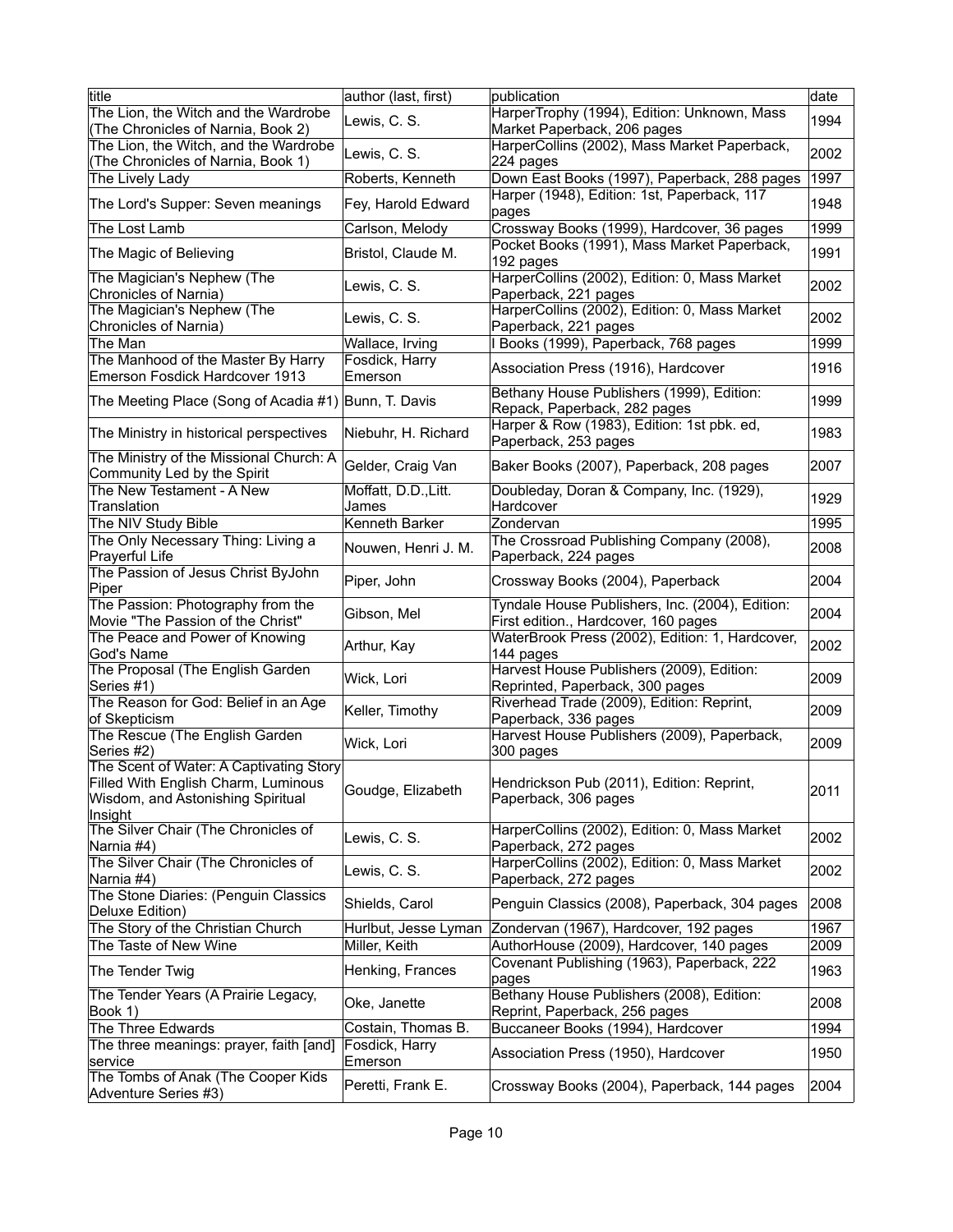| title                                                                                                      | author (last, first)     | publication                                                                    | date |
|------------------------------------------------------------------------------------------------------------|--------------------------|--------------------------------------------------------------------------------|------|
| The Vision A Terrifying Prophecy of<br>Doomsday That is Starting to Happen                                 | Wilkerson, David         | Fleming Revelle (1975), Edition: First Edition,;<br>Eighth Printing, Paperback | 1975 |
| Now!<br>The Voyage of the Dawn Treader                                                                     | Lewis, C.S.              | Puffin (1977), Paperback, 216 pages                                            | 1977 |
| The Voyage of the Dawn Treader (The<br>Chronicles of Narnia, Book 5)                                       | Lewis, C. S.             | HarperCollins (2002), Edition: 0, Mass Market<br>Paperback, 288 pages          | 2002 |
| The Winds of Autumn (Seasons of the<br>Heart)                                                              | Oke, Janette             | Bethany House Publishers (2010), Edition:<br>Reprint, Paperback, 256 pages     | 2010 |
| The Woman At the Well                                                                                      | Rogers, Dale Evans       | Fleming H. Revell Company (1970), Hardcover,<br>191 pages                      | 1970 |
| THE WORRY AND WONDER OF<br><b>BEING HUMAN</b>                                                              | Winn, Albert Curry       | Covenant Life Curriculum (1969), Paperback                                     | 1969 |
| These High, Green Hills (The Mitford<br>Years #3)                                                          | Karon, Jan               | Penguin Books (1997), Edition: 0, Paperback,<br>368 pages                      | 1997 |
| They Called Her Mrs. Doc (Women of<br>the West #5)                                                         | Oke, Janette             | Bethany House Publishers (2007), Edition:<br>Repack, Paperback, 224 pages      | 2007 |
| Things Unseen: Living in Light of<br>Forever                                                               | Buchanan, Mark           | Multnomah Books (2006), Paperback, 248 pages                                   | 2006 |
| This Isn't the Life I Signed Up For: A<br>10-Week Journey to Finding Hope and<br>Healing                   | Partow, Donna            | Bethany House (2003), Edition: 0, Paperback,<br>192 pages                      | 2003 |
| This Presbyterian Church of ours                                                                           | Congram, John            | Wood Lake Books (1995), Unknown Binding, 160<br>pages                          | 1995 |
| <b>THROUGH UNEXPECTED DOORS: A</b><br>Biographical Sketch of Earl Chauncey<br><b>Merrick</b>               | Gammon, Bruce            | Lancelot Press (1985), Paperback                                               | 1985 |
| Thus Saith The Lord: How to know<br>when God is speaking to you through<br>another (Inner Strength Series) | Bevere, John             | Charisma House (1999), Paperback, 208 pages                                    | 1999 |
| To be a woman;                                                                                             | Daniel, Lois             | Hallmark Editions (1969), Hardcover, 61 pages                                  | 1969 |
| To Live Again                                                                                              | Marshall, Catherine      | Chosen Books (2002), Edition: New edition,<br>Paperback, 352 pages             | 2002 |
| <b>Tomorrow's Dream</b>                                                                                    | Oke, Janette             | Bethany House Publishers (1998), Paperback,<br>$ 224$ pages                    | 1998 |
| Too Busy Not To Pray                                                                                       | Carr, Jo                 | Abingdon Press (2000), Paperback, 116 pages                                    | 2000 |
| Torrent: A Novel (River of Time Series)                                                                    | Bergren, Lisa T.         | David C. Cook (2011), Edition: New, Paperback,<br>$ 400$ pages                 | 2011 |
| Tough Times Never Last, But Tough<br>People Do!                                                            | Schuller, Robert H.      | Bantam (1984), Mass Market Paperback, 240<br>pages                             | 1984 |
| Tough-Minded Faith for Tender-Hearted<br>People                                                            | Schuller, Robert         | Bantam (1985), Mass Market Paperback, 384<br>pages                             | 1985 |
| Tramp for the Lord                                                                                         | Boom, Corrie ten         | Christian Literature Crusade (2008), Paperback,<br>224 pages                   | 2008 |
| Trapped at the Bottom of the Sea (The<br>Cooper Kids Adventure Series #4)                                  | Peretti, Frank E.        | Crossway Books (2004), Paperback, 144 pages                                    | 2004 |
| <b>True Stories That Live</b>                                                                              | Townsend, Arthur H.      | Advocate Press (1972), Paperback                                               | 1972 |
| Trying to Get to Heaven: Opinions of a<br><b>Tennessee Talker</b>                                          | Carter, Dixie            | Fireside (1996), Paperback, 272 pages                                          | 1996 |
| <b>Twice Abandoned</b>                                                                                     | Abel, Gus                | Gus Abel (1995), Paperback                                                     | 1995 |
| <b>Twice Abandoned</b>                                                                                     |                          | Gus Abel (1995), Unknown Binding                                               | 1995 |
| Unconditional Love: Love Without<br>Limits                                                                 | Powell, John             | Thomas More Association (1989), Paperback,<br>124 pages                        | 1989 |
| Unspoken                                                                                                   | Henderson, Dee           | Bethany House Publishers (2013), Paperback,<br>448 pages                       | 2013 |
| Voices of the Faithful                                                                                     | Moore, Beth              | Integrity Publishers (2005), Edition: First Edition,<br>Hardcover, 452 pages   | 2005 |
| Voyage Venture and Victory                                                                                 | MacPherson, F.<br>Elwood | Lancelot Press (1980), Paperback                                               | 1980 |
| Waterfall: A Novel (River of Time<br>Series)                                                               | Bergren, Lisa T.         | David C. Cook (2011), Edition: New, Paperback,<br>384 pages                    | 2011 |